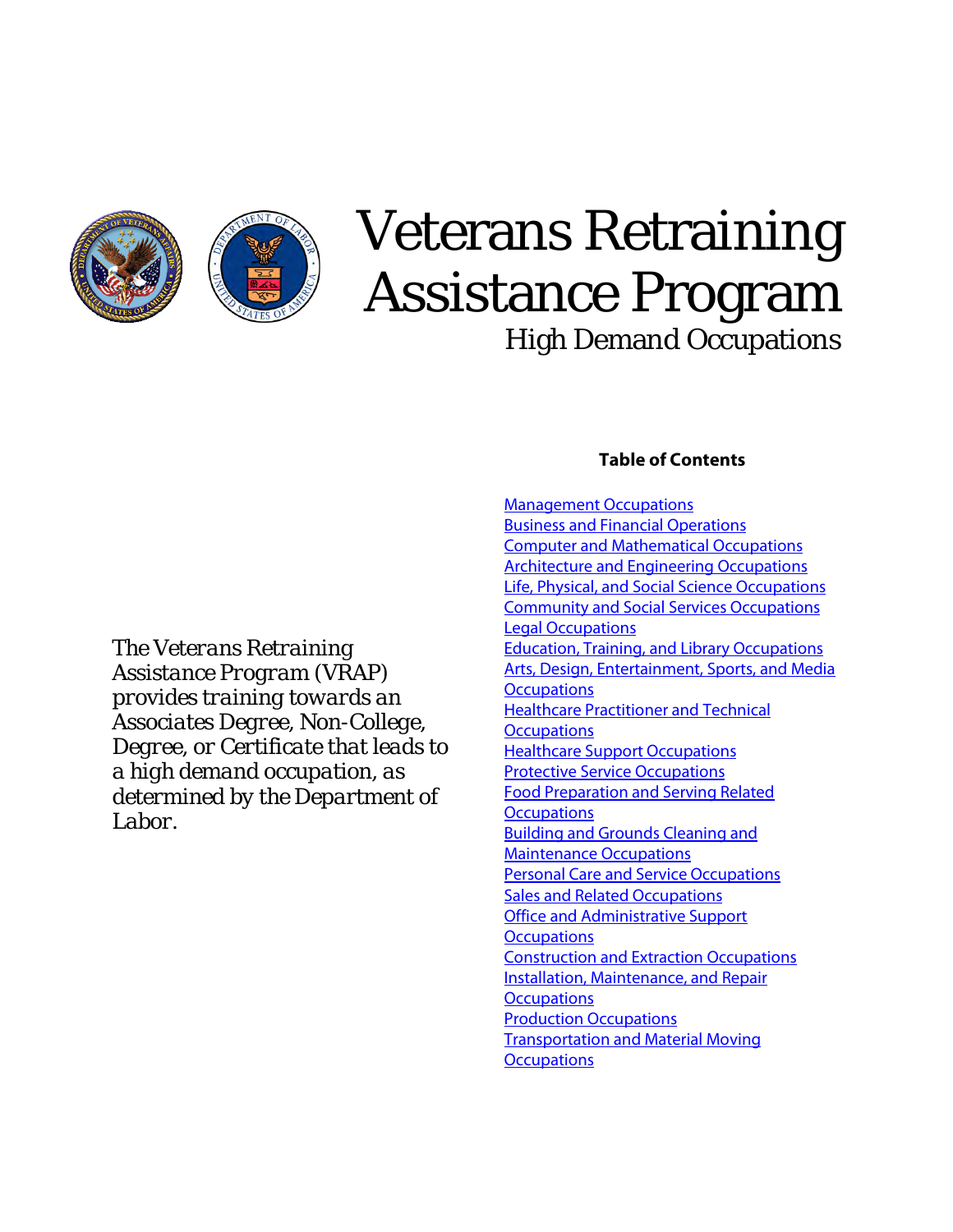#### <span id="page-1-0"></span>*5B***Management Occupations**

- 1. General and Operations Managers
- 2. Constructions Managers

#### <span id="page-1-1"></span>*6B***Business and Financial Operations Occupations**

- 3. Wholesale and Retail Buyers, Except Farm Products
- 4. Purchasing Agents, Except Wholesale, Retail, and Farm **Products**
- 5. Claim Adjusters, Examiners, and Investigators
- 6. Business Operations Specialists, All Other
- 7. Appraisers and Assessors of Real Estate
- 8. Loan Officers
- 9. Tax Preparers

#### <span id="page-1-2"></span>*<u>Computer and Mathematical</u>* **Occupations**

10. Computer Support Specialists

## <span id="page-1-3"></span>*8B***Architecture and Engineering Occupations**

- 11. Architectural and Civil Drafters
- 12. Mechanical Drafters
- 13. Civil Engineering Technicians
- 14. Electrical and Electronics Engineering Technicians
- 15. Environmental Engineering **Technicians**
- 16. Industrial Engineering Technicians
- 17. Mechanical Engineering **Technicians**
- 18. Engineering Technicians, Except Drafters, All Other
- 19. Surveying and Mapping **Technicians**

# <span id="page-1-4"></span>*9B***Life, Physical, and Social Science Occupations**

- 20. Chemical Technicians
- 21. Geological and Petroleum **Technicians**
- 22. Social Science Research Assistants
- 23. Environmental Science and Protection Technicians, Including **Health**
- 24. Forest and Conservation **Technicians**
- 25. Life, Physical, and Social Science Technicians, All Other

# *Community and Social Services* **Occupations**

26. Substance Abuse and Behavioral Disorder Counselors

#### <span id="page-1-5"></span>*1B***Legal Occupations**

27. Paralegals and Legal Assistants

# <span id="page-1-6"></span>*12B***Education, Training, and Library Occupations**

- 28. Preschool Teachers, Except Special **Education**
- 29. Library Technicians

#### <span id="page-1-7"></span>*13B***Arts, Design, Entertainment, Sports, and Media Occupations**

- 30. Merchandise Displayers and Window Trimmers
- 31. Actors
- 32. Athletes and Sports Competitors
- 33. Coaches and Scouts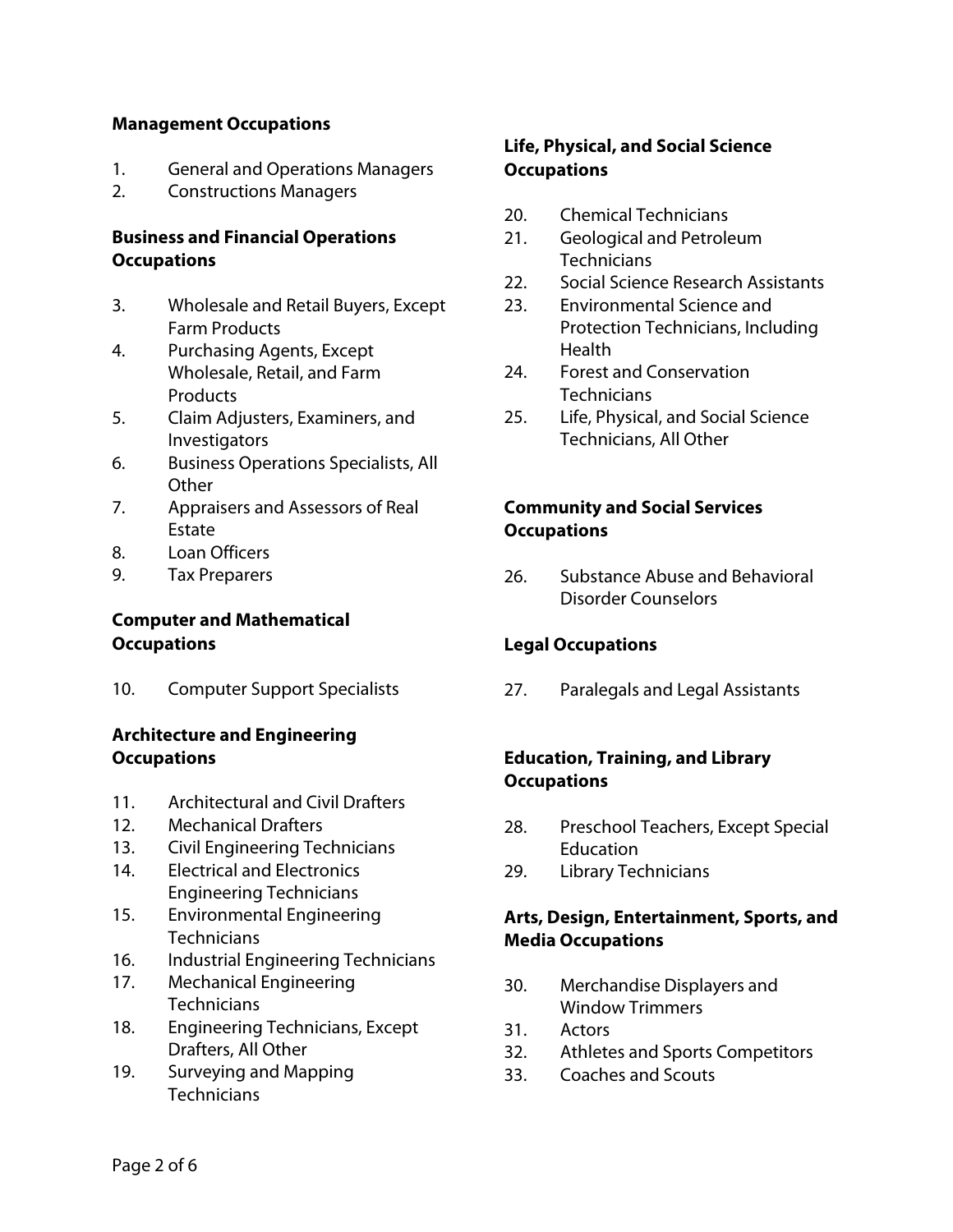- 34. Umpires, Referees, and Other Sports **Officials**
- 35. Choreographers
- 36. Musicians and Singers
- 37. Audio and Video Equipment **Technicians**
- 38. Broadcast Technicians
- 39. Photographers

# <span id="page-2-0"></span>**Healthcare Practitioner and Technical Occupations**

- 40. Registered Nurses
- 41. Radiation Therapists
- 42. Respiratory Therapists
- 43. Medical and Clinical Laboratory **Technicians**
- 44. Dental Hygienists
- 45. Cardiovascular Technologists and **Technicians**
- 46. Diagnostic Medical Sonographers
- 47. Nuclear Medicine Technologists
- 48. Radiologic Technologists and **Technicians**
- 49. Emergency Medical Technicians and Paramedics
- 50. Dietetic Technicians
- 51. Pharmacy Technicians
- 52. Psychiatric Technicians
- 53. Surgical Technologists
- 54. Veterinary Technologists and **Technicians**
- 55. Licensed Practical and Licensed Vocational Nurses
- 56. Medical Records and Health Information Technicians
- 57. Opticians, Dispensing
- 58. Health Technologists and Technicians, All Other

# <span id="page-2-1"></span>*14B***Healthcare Support Occupations**

59. Nursing Aides, Orderlies, and **Attendants** 

- 60. Occupational Therapy Assistants
- 61. Physical Therapist Assistants
- 62. Physical Therapist Aides
- 63. Massage Therapists
- 64. Dental Assistants
- 65. Medical Assistants
- 66. Medical Equipment Preparers
- 67. Medical Transcriptionists

#### *15B***Protective Service Occupations**

- 68. First-Line Supervisors of Correctional Officers
- 69. First-Line Supervisors of Police and **Detectives**
- 70. First-Line Supervisors of Fire Fighting and Prevention Workers
- 71. Firefighters
- 72. Correctional Officers and Jailers
- 73. Detectives and Criminal Investigators
- 74. Police and Sheriff's Patrol Officers
- 75. Private Detectives and Investigators
- 76. Transportation Security Screeners (Federal Only)

# <span id="page-2-2"></span>**Food Preparation and Serving Related Occupations**

77. Cooks, Private Household

## <span id="page-2-3"></span>**Building and Grounds Cleaning and Maintenance Occupations**

78. Pest Control Workers

# <span id="page-2-4"></span>*16B***Personal Care and Service Occupations**

- 79. Gaming Dealers
- 80. Funeral Service Managers, Directors, Morticians, and Undertakers
- 81. Barbers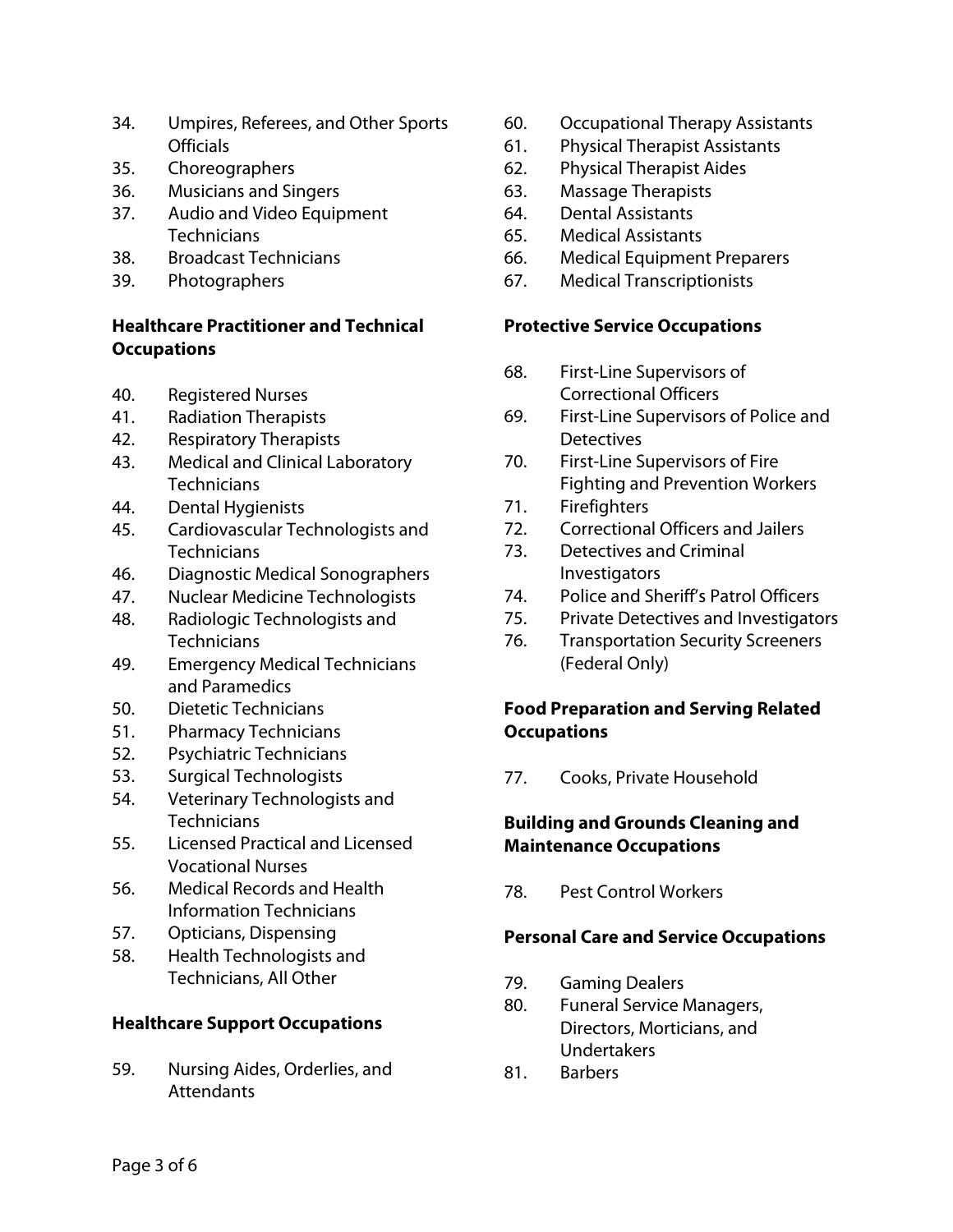- 82. Hairdressers, Hairstylists, and Cosmetologists
- 83. Manicurists and Pedicurists
- 84. Skincare Specialists
- 85. Tour Guides and Escorts
- 86. Travel Guides
- 87. Residential Advisors

#### <span id="page-3-0"></span>*Sales and Related Occupations*

- 88. Advertising Sales Agents
- 89. Insurance Sales Agents
- 90. Travel Agents
- 91. Sales Representatives, Wholesale and Manufacturing, Except Technical and Scientific Products
- 92. Real Estate Sales Agents
- 93. Sales and Related Workers, All **Other**

## <span id="page-3-1"></span>**Office and Administrative Support Occupations**

- 94. Bill and Account Collectors
- 95. Bookkeeping, Accounting, and Auditing Clerks
- 96. Payroll and Timekeeping Clerks
- 97. Procurement Clerks
- 98. Brokerage Clerks
- 99. Court, Municipal, and License Clerks
- 100. Eligibility Interviewers, Government Programs
- 101. Police, Fire, and Ambulance **Dispatchers**
- 102. Dispatchers, Except Police, Fire, and Ambulance
- 103. Production, Planning, and Expediting Clerks
- 104. Legal Secretaries
- 105. Medical Secretaries
- 106. Data Entry Keyers
- 107. Insurance Claims and Policy Processing Clerks

## <span id="page-3-2"></span>**Construction and Extraction Occupations**

- 108. Boilermakers
- 109. Brickmasons and Blockmasons
- 110. Stonemasons
- 111. Carpenters
- 112. Floor Sanders and Finishers
- 113. Terrazzo Workers and Finishers
- 114. Paving, Surfacing, and Tamping Equipment Operators
- 115. Pile-Driver Operators
- 116. Operating Engineers and Other Construction Equipment Operators
- 117. Electricians
- 118. Glaziers
- 119. Insulation Workers, Mechanical
- 120. Plumbers, Pipefitters; and **Steamfitters**
- 121. Reinforcing Iron and Rebar Workers
- 122. Sheet Metal Workers
- 123. Structural Iron and Steel Workers
- 124. Construction and Building Inspectors
- 125. Fence Erectors
- 126. Hazardous Materials Removal **Workers**
- 127. Highway Maintenance Workers
- 128. Segmental Pavers
- 129. Construction and Related Workers, All Other

## <span id="page-3-3"></span>**Installation, Maintenance, and Repair Occupations**

- 130. Computer, Automated Teller, and Office Machine Repairers
- 131. Radio, Cellular, and Tower Equipment Installers and Repairs
- 132. Telecommunications Equipment Installers and Repairers, Except Line **Installers**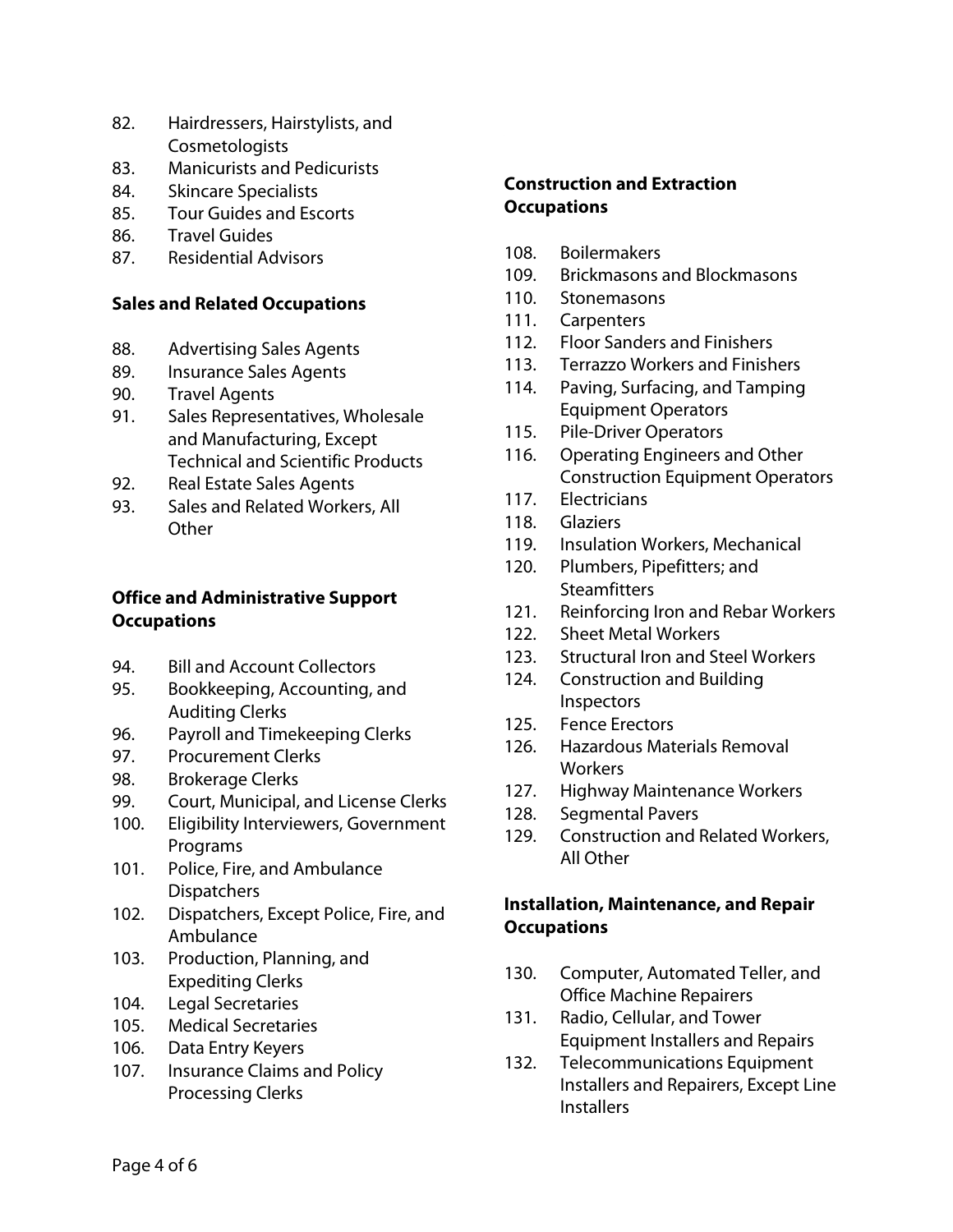- 133. Electrical and Electronics Repairers, Commercial and Industrial Equipment
- 134. Electronic Home Entertainment Equipment Installers and Repairers
- 135. Security and Fire Alarm System **Installers**
- 136. Aircraft Mechanics and Service **Technicians**
- 137. Automotive Body and Related Repairers
- 138. Automotive Glass Installers and Repairers
- 139. Automotive Service Technicians and Mechanics
- 140. Bus and Truck Mechanics and Diesel Engine Specialists
- 141. Farm Equipment Mechanics and Service Technicians
- 142. Mobile Heavy Equipment Mechanics, Except Engines
- 143. Rail Car Repairers
- 144. Motorboat Mechanics and Service **Technicians**
- 145. Motorcycle Mechanics
- 146. Outdoor Power Equipment and Other Small Engine Mechanics
- 147. Bicycle Repairers
- 148. Recreational Vehicle Service **Technicians**
- 149. Tire Repairers and Changers
- 150. Mechanical Door Repairers
- 151. Heating, Air Conditioning, and Refrigeration Mechanics and **Installers**
- 152. Home Appliance Repairers
- 153. Industrial Machinery Mechanics
- 154. Maintenance Workers, Machinery
- 155. Electrical Power-Line Installers and Repairers
- 156. Telecommunications Line Installers and Repairers
- 157. Medical Equipment Repairers
- 158. Maintenance and Repair Workers, General
- 159. Commercial Divers
- 160. Locksmiths and Safe Repairers
- 161. Helpers Installation, Maintenance, and Repair Workers
- 162. Installation, Maintenance, and Repair Workers, All Other

# **Production Occupations**

- 163. First-Line Supervisors of Production and Operating Workers
- 164. Aircraft Structure, Surfaces, Rigging, and Systems Assemblers
- 165. Structural Metal Fabricators and **Fitters**
- 166. Team Assemblers
- 167. Assemblers and Fabricators, All **Other**
- 168. Computer-Controlled Machine Tool Operators, Metal and Plastic
- 169. Extruding and Drawing Machine Setters, Operators, and Tenders, Metal and Plastic
- 170. Cutting, Punching, and Press Machine Setters, Operators, and Tenders, Metal and Plastic
- 171. Grinding, Lapping, Polishing, and Buffing Machine Tool Setters, Operators, and Tenders, Metal and Plastic
- 172. Lathe and Turning Machine Tool Setters, Operators, and Tenders, Metal and Plastic
- 173. Machinists
- 174. Metal-Refining Furnace Operators and Tenders
- 175. Molding, Coremaking, and Casting Machine Setters, Operators, and Tenders, Metal and Plastic
- 176. Multiple Machine Tool Setters, Operators, and Tenders, Metal and Plastic